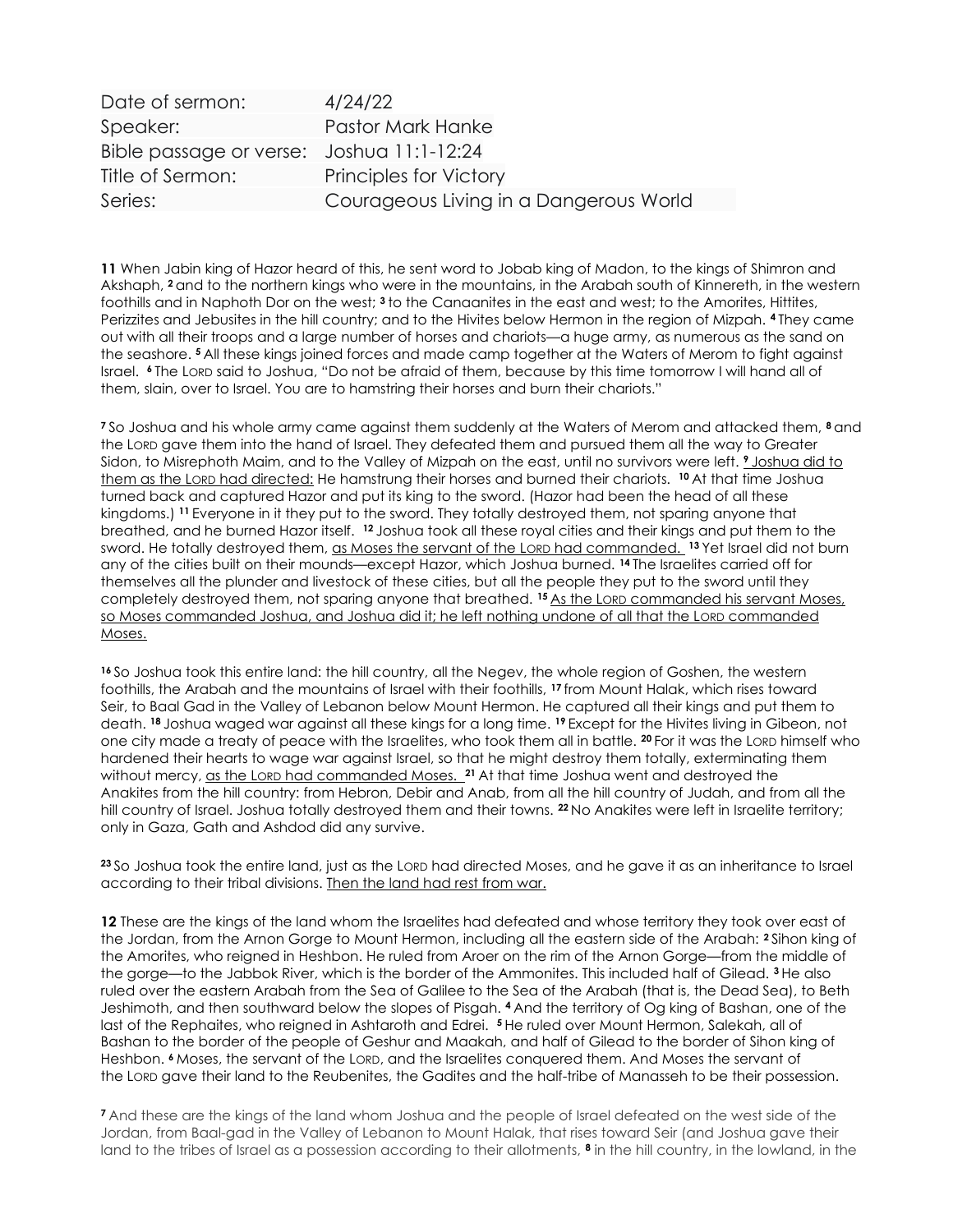Arabah, in the slopes, in the wilderness, and in the Negeb, the land of the Hittites, the Amorites, the Canaanites, the Perizzites, the Hivites, and the Jebusites): *I* the king of Jericho, one; the king of Ai, which is beside Bethel, one; 10 the king of Jerusalem, one; the king of Hebron, one; 11 the king of Jarmuth, one; the king of Lachish, one; <sup>12</sup> the king of Eglon, one; the king of Gezer, one; <sup>13</sup> the king of Debir, one; the king of Geder, one; <sup>14</sup> the king of Hormah, one; the king of Arad, one; <sup>15</sup> the king of Libnah, one; the king of Adullam, one; <sup>16</sup> the king of Makkedah, one; the king of Bethel, one; <sup>17</sup> the king of Tappuah, one; the king of Hepher, one; <sup>18</sup> the king of Aphek, one; the king of Lasharon, one; 19 the king of Madon, one; the king of Hazor, one; 20 the king of Shimronmeron, one; the king of Achshaph, one; <sup>21</sup> the king of Taanach, one; the king of Megiddo, one; <sup>22</sup> the king of Kedesh, one; the king of Jokneam in Carmel, one; <sup>23</sup> the king of Dor in Naphath-dor, one; the king of Goiim in Galilee, one; <sup>24</sup> the king of Tirzah, one: in all, thirty-one kings.

When you fight a battle, there are a lot of ways to win. Sometimes you win in ways you never expected. I don't think anyone would ever tell a speedskater, "The way you're gonna win this is, I want you to be in last place. I want you to be in last place coming around the corner, and I want you to be in last place, because that's gonna be the most strategic position to win this."

If you were alive and watching in the 2002 Olympics, that happened! The onethousand-meter speed-skating championship, five guys. And they were going all after it. Everyone knew it was kinda between this Chinese guy and an American guy, and they were going at it, and they were running, flying around that thing. They came around the last corner, and the Chinese guy clipped the shoe of the American, and they went sprawling. The Canadian was next, and he went out -- he got taken out in the crowd. And the fourth guy was a Korean guy, and he went out. The only guy who was still standing was one from Down Under, and he was so far back, he was closer to Australia than he was the gold. But the reality is, everybody else wiped out, and the guy crossed! And I kind of felt sorry for him. I was happy! He goes, "I won the gold! I won the gold!" And everyone's like, "Yes! 'Cause you're slow." So, it's like, "Mom, I won!" "Yes, Honey, you did! I'm so happy at how slow you are." Now, of course we shouldn't make fun of the guy. I mean, the guy could speed-skate to Boston faster than I can, you know, get to the edge of Salem. So -- I understand he's phenomenal. But no one would tell the guy, "The way you're gonna win this is to be last."

When Joshua was doing his battles, he realized some principles. Number one, he knew -- "I can tell you how to lose a race. I can tell you how to lose a battle. I got that down. Let me tell you about Ai. I can tell you how to negotiate bad deals. I got duped by the Gibeonites." But he also can tell you -- "I learned some things about winning battles. But they were different." If he were to describe Jericho, he would describe it, "Well, that one was kind of interesting. Took the whole nation. We marched around it, and we blew trumpets on the final day and the walls came tumbling down. Have no clue how to do it, but we won." And he could tell you how they got across the Jordan. "Yup, that was a victory." And it was. And he could tell you how they routed the Gibeonites, that was incredible. And he could tell you how they rebounded and took Ai. There are a lot of ways. And as he's coming to the very end -- Chapter 11, the last verse, last line, it says this: "Then the land had rest from war."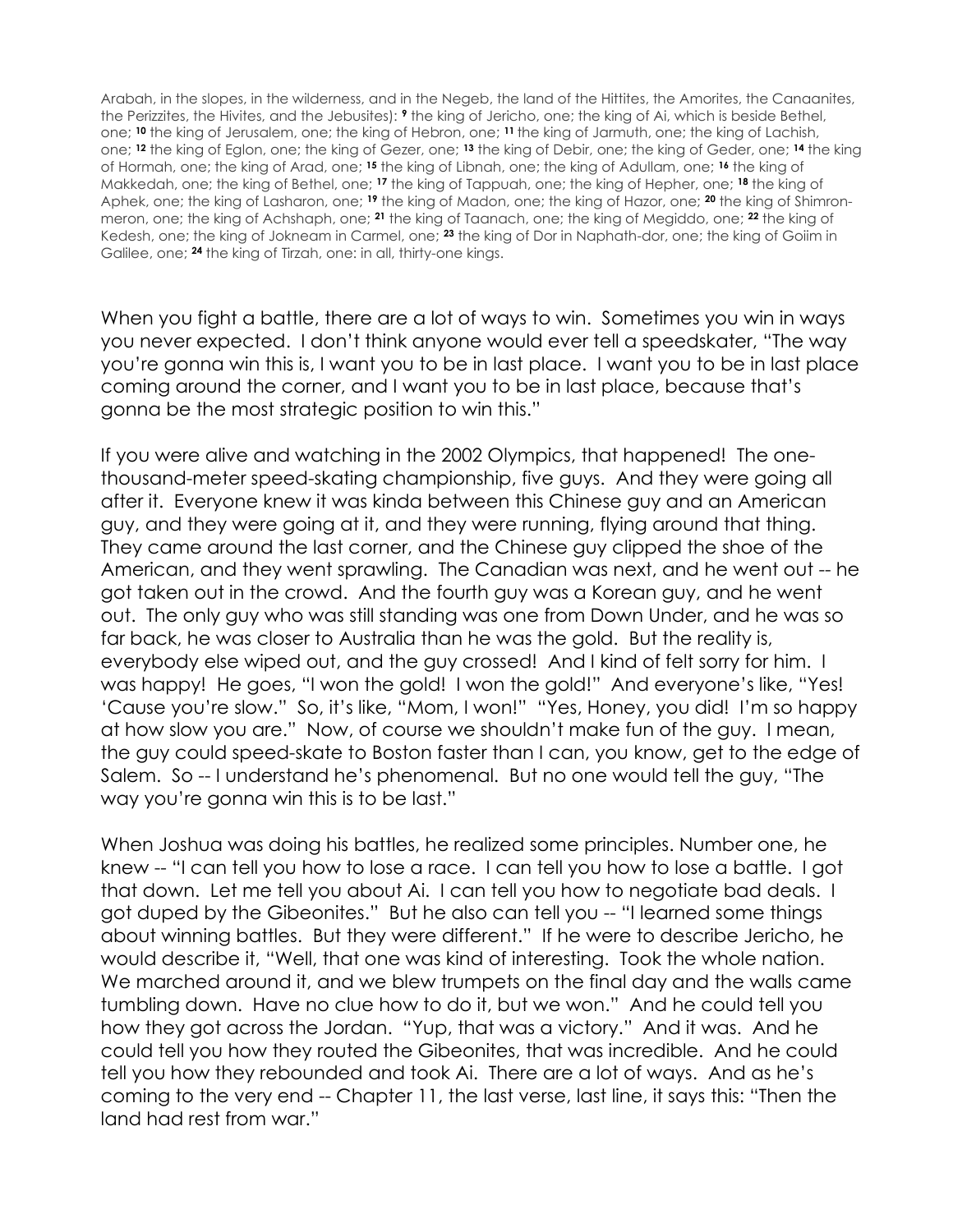Now, that line comes after Joshua is summarizing the 33 battles that he entered into to accomplish God's vision. And he's kind of summarizing in Chapter 11 some of the things -- if you will, "takeaways" -- for the people of Israel, for you and me. He's learned some things about how to win some battles. And it begins, he tells us, with what I call a foundation of victory. Not everyone -- and I'm talking of Christians this morning -- not everyone woke up out of bed today and said, "You know what? God, we're gonna win today." And not everyone, as Paul describes it, runs to win. Some people put all kinds of baggage on themselves. You kinda wonder. It's like, "Man, do you want to win? Do you ever expect to win? Because the way you're running, you're not."

Joshua had two principles that I think are key for all of us. And these principles reside, or you'll see them whether or not we're talking about Jericho, we're talking about the Gibeonites, we're talking about Ai, or we're talking about these 33 battles. The first one is what I call the law of obedience to God. If you were to look at verse 9, verse 12, verse 15 and verse 20, they all have a line in them that is very similar. Some, kind of -- it's a little different, but the fundamental core of this line is -and here's the statement: "Joshua obeyed the Lord just as Moses had commanded." So what that means is, at some point in Moses' life, before he died, he took his friend Joshua aside and said, "Joshua, in my 40 years of leading these people, I've come to some conclusions. There are gonna be days you'll be leading people, and they're gonna be right in step with you. There are gonna be other days that the same people, they're gonna turn around, and they're gonna want to try and take your head off. There are gonna be days where, man, they're ready to go to the Promised Land. There'll be other days they're gonna be beckoning for the days back in Egypt. Leading people's not an easy art. It's a difficult challenge, but there are some things I've learned, and that is this: Bottom line, God takes obedience very seriously."

We know that that was stated, because four times it says in this text: "Joshua obeyed the Lord, just as Moses had commanded him." Moses can tell. "Joshua, there were times I didn't obedience seriously, and I paid for it. The reason why you're gonna lead them into the Promised Land and not me is because I didn't take obedience seriously." Now, I love the culture. I started out 30 some years ago -- heading towards 40 years, hard to imagine -- in the pastorate. And 40 years ago, the language of grace was not popular. The books on grace were not popular. And it's been a rising thing in the church, and we see each other with better lenses, and grace-filled eyes. And I think that's a marvelous thing. But there's something that's kind of, if you will, fallen on hard ground. And that's obedience. And in fact, if you talk about obedience, it almost seems like people look at you like, "Ah - you're one of those." You know, "fire-breathing, Bible-pounding." No, no no no. I don't need pound the Bible. But when did grace become the enemy of obedience? When did that happen? And when did God say, "You know what? I really don't care how you live. As long as at the end of the day you can spell, J-e-su-s."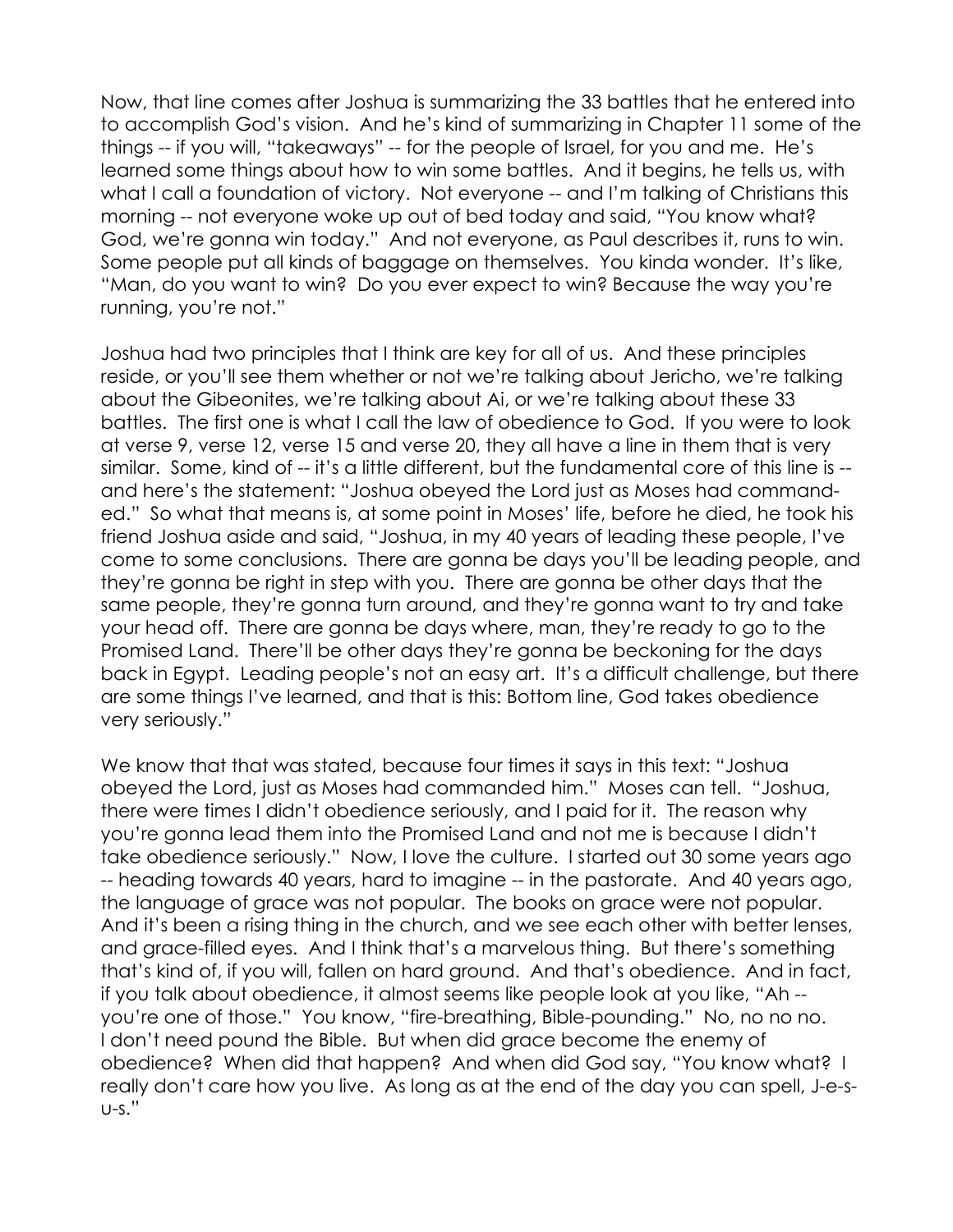Is that all that God really wants for us? See, there's a foundation, I believe, to every one of the victories that Joshua and the Nation of Israel experienced. And that is a foundation of obedience to God. I've never met a person who told me, "Pastor, I'd like to get married. I'd like to destroy my marriage. I'd like to have three or four kids, and my hope is that none of them walk with God and that they curse God. And that they hate the church. And by the way, that means you, too." I've never met anyone that has set out that that's their goal. I have actually seen dozens of people live that way. What do I mean by that? I mean that nobody in their mind sets out to wipe themselves out. Nobody sets out to destroy their children. But there are all kinds of people that, when they begin their relationship, they start to disregard God's laws. They start setting aside statements of God, like: Keep sexual activity within marriage. Don't go outside of it. Don't give in to your flesh when you're dating and reduce the ability to create a relationship where there's discipline, where there's respect, where there's integrity. Don't do that, God says. Let your relationship honor God, build it upon the plan that He designed. Why? So that God can bring blessing to your life.

I'm not trying to dismiss grace -- I'm not trying to dismiss God's favor and His honor to us. I stand here for nothing but the grace of God. But if I want to have children who love Christ, then I cannot set aside God's law, His word, and say, "It really doesn't matter. And whatever you put into your mind, that doesn't matter either. You can put pure pornographic material in there and you'll still cherish and love your wife." No. See, there's a foundation that Joshua began to understand. And it's the foundation that we need to understand, and that is, it's the law of obedience to God. It's not a dismissal of grace. It's not a commitment to perfectionism. And it's not a statement that if you fail, we're done with you. None of that! But at some point, you have to ask -- do you really want a family and children that love Christ? Then, can I ask you a question? At what point will you ever take obedience seriously? When? When do you flip the switch?

It's not only the law of obedience, but it's the law of reliance upon God. I think Joshua in some ways had every reason to worry. He did. If he would have worried and fretted, I wouldn't have blamed him. I mean, if you read verse 4, I mean, this is -- this is huge stuff that he's up against. Jabin, the king of Hazor, has put together kind of an alliance, kind of like the UN. It's just this huge alliance of nations. And it describes in verse 4. It says, "They came out with all of their troops and a large number of horses and chariots." Now, why is that important? I would liken it to today. If you're gonna go into battle and you don't have any tanks, and you have no capacity to create a penetration through air assault -- you're gonna be in trouble. In this day, when you had horses and chariots, it was like every horse and chariot was worth like ten soldiers. The damage that they could bring. The land that they could cover. The land that they could defend was exponentially larger than what foot soldiers could cover. But it didn't stop there. The text says they had horses and chariots. It was "a huge army, as numerous as the sand on the seashore." I would say there's not a good reason in the world why Joshua didn't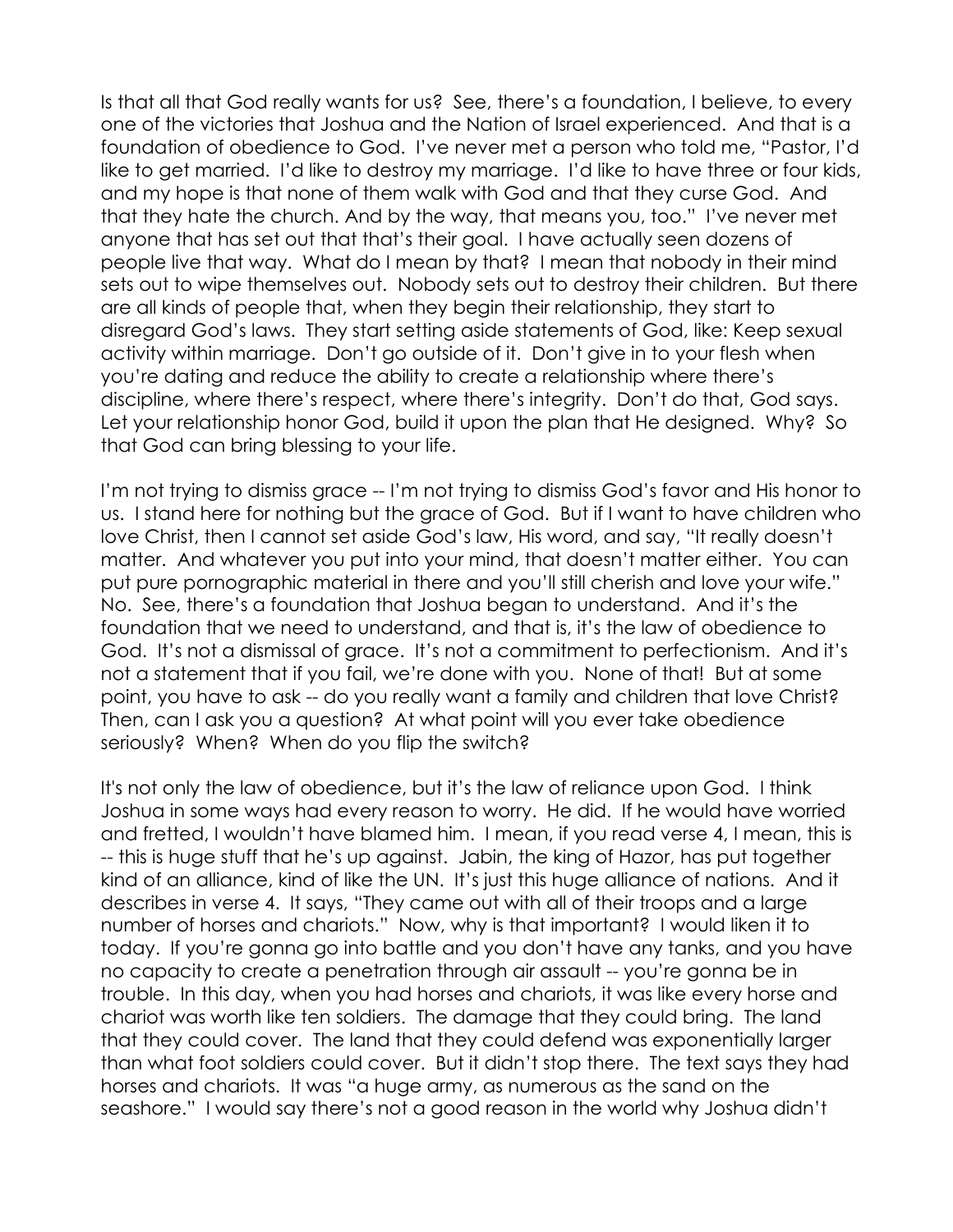wake up in the morning, say, "God, you want us to take on this? I mean there are so many soldiers we can't even count them!"

That's not what happened. God followed up this text, and He says in verse 6: "The Lord said to Joshua, 'Do not be afraid of them, because by this time tomorrow you're gonna be sitting in a hammock drinking sweet tea. 'Cause I'm gonna hand them over to Israel slain.'" What's the law of reliance upon God? It's the conviction that just because I had faith and trust yesterday doesn't mean I'm gonna have it today. I have to have new trust today. Just because I had faith to march around Jericho doesn't mean have faith today. And the reason why you need new faith every day, new trust every day is because, like in Joshua's case, the ante just kept getting higher. He kept facing greater challenges. Maybe that's the reason why, when God was leading the Nation of Israel out of Egypt, He gave them daily manna. He didn't let them go to Costco and get enough food for a month. He said, "I want you to go out every day and retrieve. Why? Because I want to develop a pattern in you, and it's the pattern of daily trust. It's the pattern of daily obedience, it's the pattern of relying upon me for every moment of every day."

Maybe that's the reason why Jesus, when the disciples came to him and said, "Hey, Jesus, would you teach us to pray?" He said, "I'd love to. I want you to orient yourself to Our Father, who art in Heaven. Holy is his name. Pray that his kingdom come and His will be done, just on earth like it is in heaven. And when you pray, I want you to pray, 'God give us today our daily bread.'" Don't miss that! He didn't say, "God, I want to know how you're gonna turn this thing out for the next ten years. God, I want to know how you're gonna taken care of my family into my retirement. God, I want to know what's gonna happen with the stock market. I wanna know whether or not my bitcoin's gonna make a gazillionaire. I wanna have all of that unveiled, so then, I can relax today." The law of reliance upon God is the conviction of this: I need to develop a daily reliance upon the Father, and yesterday's victory does not guarantee tomorrow's trust. It doesn't. I have to make sure that I don't begin to trust yesterday's victories in ways that it doesn't make me reliant upon God today.

The second principle that He teaches us in this text is to trust in the Lord for complete victory. In other words, God doesn't want you to finish 80 percent. He doesn't want you to go partway and pull up stakes and say, "I'm done." But there's a conviction even on the front side of this that you have to have. And it's a conviction that causes you to ask a question. Here's the question: "God, do I believe that apart from you I can do nothing? Do I believe that?" Because what God wanted to teach Joshua and He wants to teach us is, it doesn't matter the size of your resources -- if you don't have God on your side, nothing that you have will sustain a complete victory. These folks had everything. Verse 4 tells us -- they had all kinds of resources, all kinds of soldiers, all kinds of horses, and chariots. But here's the conviction. Resources are futile without the Lord. It's not suggesting that if you have a lot of resources, it's bad unless you trust Him. It's not suggesting that having a lot of wealth is bad, unless that's what you're trusting. You see, as a church, if you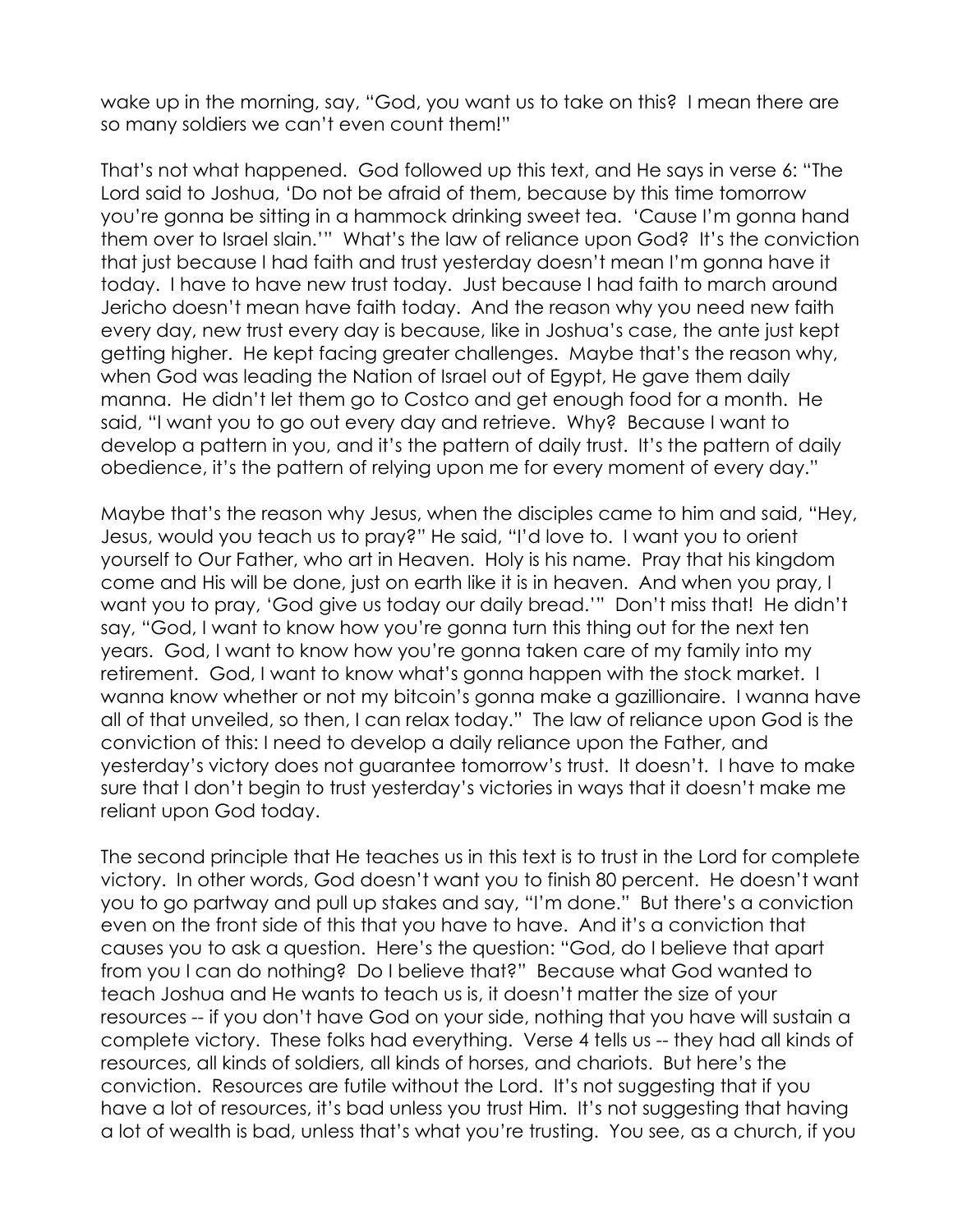give and give and give and you are so faithfully giving, but if we have every financial need in our church met -- which we do -- but we don't know what it means to live under the inspiration and power and leading of the Holy Spirit, we're sunk. We're sunk. We can have every bill paid for and have no power. We can have every salary paid and necessary increases and all of that -- but if we're doing this all on our own flesh, we won't accomplish a thing.

And so, there's a question that I have to ask myself. And I need to ask it every day. "God, do I believe that apart from you I can do nothing?" One of the greatest challenges is for you who are really gifted, because you're so gifted you can ride on your own coattails. You can ride on your own skills. And some of you look out on the world, and here's your rationale. It goes like this -- "Well, Pastor, I mean, I know a lot of people, man. I work for a guy who hates God, doesn't even speak well of God, and his business is flourishing. So, what do you mean you can do nothing?" I mean, you can do nothing of significant spiritual and godly impact apart from Christ. And that's why we're here.

We can't ultimately pursue a complete victory if we have in any sense in our flesh the belief that I think we can do this without God's help. And when we face things like in verse 4, great challenges, one of the beauties to remember is that God has already given the answer to my worry. I wish I never worried. I wish I never had a day of worry in my life. And in fact, that's one of the reasons why I can't wait to get to Heaven. When you get to Heaven, you'll never worry. You'll never have an anxious moment. I think it's gonna be awesome. I'm never gonna lie awake, I'm never gonna wake up in the middle of the night and have my gut turning. Because my mind can tell me, "God is able. Mark --" I have these battles with my flesh. I don't know if you do. Where my mind is saying, "God is faithful. Look what He's done!" And my gut says, "You better get up and do something! You better solve this. You better have a solution." And worry takes set, and it works down there, and periodically it causes me to go and open the Tums bottle and down it.

Joshua is told by God, "You're gonna go up against the greatest challenge you've ever faced, and these people are -- well, they're innumerable. Like the sands on the seashore." And Joshua had to go to bed that night. Doesn't tell us that he stayed up all night. He went to bed. And the Lord told him, "Do not be afraid. Because by this time tomorrow, I'm gonna slay every one of them." And Joshua had to have what Peter says is the ability to cast all my anxiety upon God -- to take it -- sometimes, this is what I have to do. I'll wake up in the middle of the night, and it's like, "Oh man, it's running in my head," and my head is fighting with my heart, and they're at war, and sometimes I just have to write it down. I literally write down whatever it is that's causing me anxiety. It can be all kinds of things. And I just have to literally place it on the Scriptures and say "God, this one's yours. I want to keep taking it back, but it's yours." And I've lived enough life that I can tell you -- there are a lot of times that I've faced some really, really huge challenges, and what I'm always amazed at is that if I can let God take care of those things and not try to get in there and mess them up -- it's not that I'm inactive -- but I've discovered that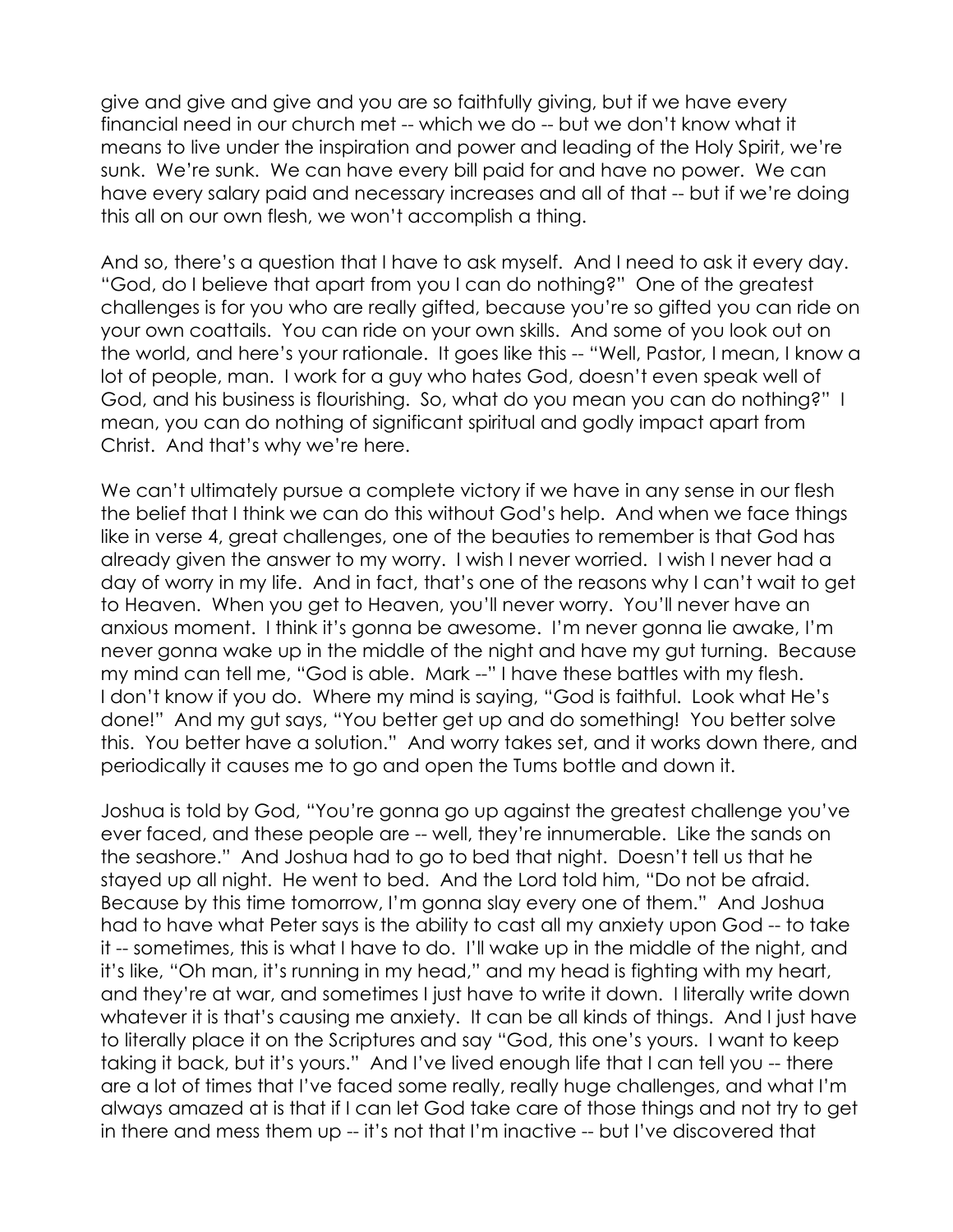God has solved things in ways that I never thought. And He solved Joshua's battle in ways that Joshua never thought. Joshua was getting ready to armor up all of his men and take into this battle, and God says -- don't miss it -- it says, "Because by this time tomorrow, I will hand all of them over to Israel slain. I'll take care of it."

Trust in the Lord for complete victory means that I'm gonna allow God to answer multiple battles that we face as a church in His solution. That allows me to go to bed at night, allows me to sleep. Allows me to kind of take my hands sometimes off of something and say, "You know what, God? I don't want to control it, I don't want to predict it, I don't want to solve it." If you look back at all the victories that Joshua had, most of the time they were God's hand.

Finally, if we want to see complete victory we have to continue through the season. It means that, number one, we need to expect an extended battle. I wish it weren't so, but it's true. Verse 18 it says that "Joshua waged war against all of these kings for a long time." We don't know how long that is. If you look at his battle against the southern nations, that one wrapped up pretty quickly -- maybe one to three days. A week at the most. But if you look at his battles with the northern kingdoms, the estimation is more in the range of five to seven years. Now, I don't know why God doesn't do like He did when they went against the Gibeonites or when they went against other nations. Remember that one where Joshua led his tribe in an allnight march, and when they got there, God sent this hail. Now, this is a kind of a supernatural hail, because it has a built-in GPS. Go back and look at it. The hail had the ability to self-select Israelites, Jews, and the enemies. And that hail came down, and God directed it, because they're all in the same place, and God took the hail and wiped out the enemy and spared the Israelites. Now, I don't know about you, but man, if you go out in a big old hailstone, imagine God saying, "Up - yup, you're my chosen. You're safe. You don't even need an umbrella today! But these guys over here -- I'm gonna kill 'em! Every one of 'em!"

That's supernatural. Now, I don't know why God doesn't do that. I don't. I wish -- I'm living in a world -- I'm getting spoiled. It's horrible. It is. I'm getting more and more impatient. Why? Because of Amazon. I hate 'em. I use 'em -- sorry. Yesterday, we had a card table. We use it for, you know, we were hosting a family event, and we host a lot of people, and we put drinks on this card table. Now, this card table should have died ten years ago. But, you know, we're frugal, and so we wrapped duct tape around the dumb thing, and put bailing twine on it, and, you know. It kind of like -- oooh, sways. Makes your coffee seasick on that stuff. Finally, Kerri decided -- praise God -- "Honey, this needs to go." Hallelujah! I'm gonna start a fire just for this one.

I got online. Found a table. I clicked "PURCHASE". That was yesterday! It's already been delivered! It's horrible what they're doing to me! It is! When somebody tells me, "Oh, hey, we can get that done. We'll be there in a month." Are you kidding me?! Have you ever met Amazon? I'm terrible. I want God to be just like Amazon - - I do. 24-hour turn. "God, if I lived in that world, do you realize how glorious it would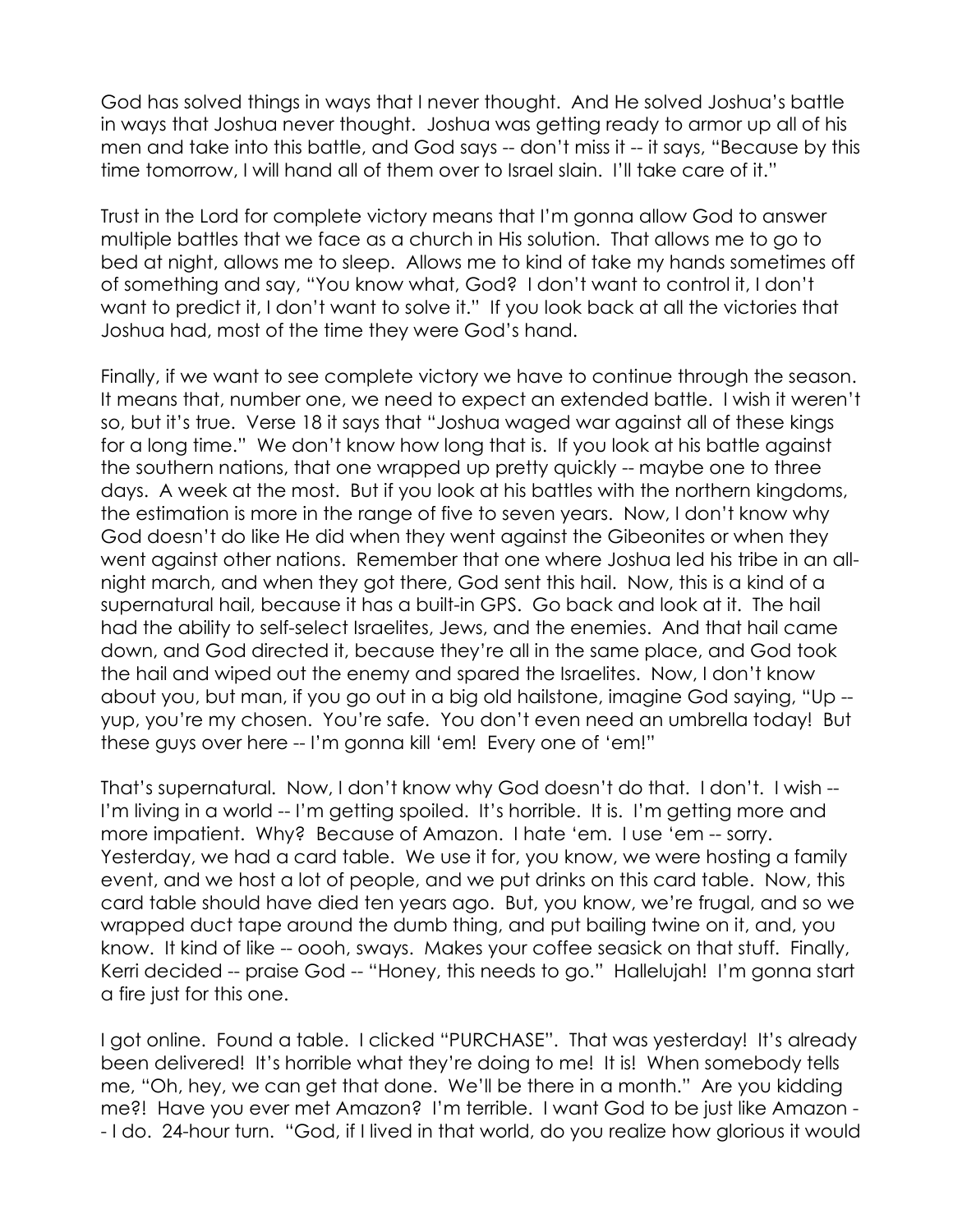be?" If God said, "I will never allow any of your prayers to go longer than 24 hours before I answer them." You know what I would turn into? The biggest spiritual brat in the world. I would. I need duration. I need battles. Why? Because it's when God extends the battle, then I get tested, I get proven, I get sifted. I get matured. I love it when God answers prayers quickly. I like it even better when I pray a prayer and find out God had answered it before I even prayed the prayer. Those are beautiful. I just can't take very much of that, because that doesn't develop faith. It doesn't develop endurance. And sometimes you're gonna face a challenge, and it's gonna require in your life some grit and some endurance and perseverance and some toughness. Sometimes you're gonna get a medical condition and the doctor's gonna tell you you're in the fight for your life. And if you're a spiritual Amazon, you're in real trouble. I'm not dismissing wonderful prayers where God answers quickly. But Joshua waged war against all of these kings, and it lasted a long, long time. And he didn't quit. He didn't hang it up. He didn't say, "I've been after this for a long time. I fought 40 years with Moses. I should be done by now." He stayed after it.

Not only did he expect an extended battle, but an extensive battle. The Lord, verse 15, says, "And the Lord commanded his servant Moses, so Moses commanded Joshua, and Joshua did it; he left nothing undone of all that the Lord commanded Moses." When they left Egypt, there was a rumor. And the rumor was this -- "When you go into the Promised Land, you're gonna run into these people, they're the Anakites. They're Anakim, they're descendants of Anakim." And it spread like wildfire throughout the Nation of Israel. It just sent chills up their spine, because these folks were giants, and they ate children for breakfast. Your kids. And the rumor was out. The spies went in. It's like -- "This land is glorious. But there's these giants in the land, and they are so frightening!" And it's interesting that Joshua, as he's leading through these 33 nations, guess which one is last? Verse 23 tells us -- the Anakites. They were the last ones. For over 40 years, it has been the dread of the Nation of Israel. "If we're going to finish what God wants to do, we have to take on the greatest threat of our lives."

Some of you can say, "Oh yes, God, you've been faithful -- but." And you have a "but" in your heart. And that "but" may be a wound that God didn't come through for you, it may be something that somebody did for you. It may be a habit that you have yet to be victorious over, it may be a challenge. And God wants to zero in on you this morning and say, "I have some unfinished business that I want to finish with you." It's not that God wants to finish you. He wants to heal you.

Some of you have been battling drug addiction for 20 years, and you've got 90 percent of it licked but you have 10 percent that you nurse. Because you're afraid to be completely clean. When God completes His victory in us, He does it extensively. When the statement at the end said, "Then the land had rest from war," Joshua took out the one nation that had terrorized them in their mind for over 40 years. When God wants to do a victory in you, He wants to do it extensively. His grace wants to come in to every area of your life, and if there's one area where you